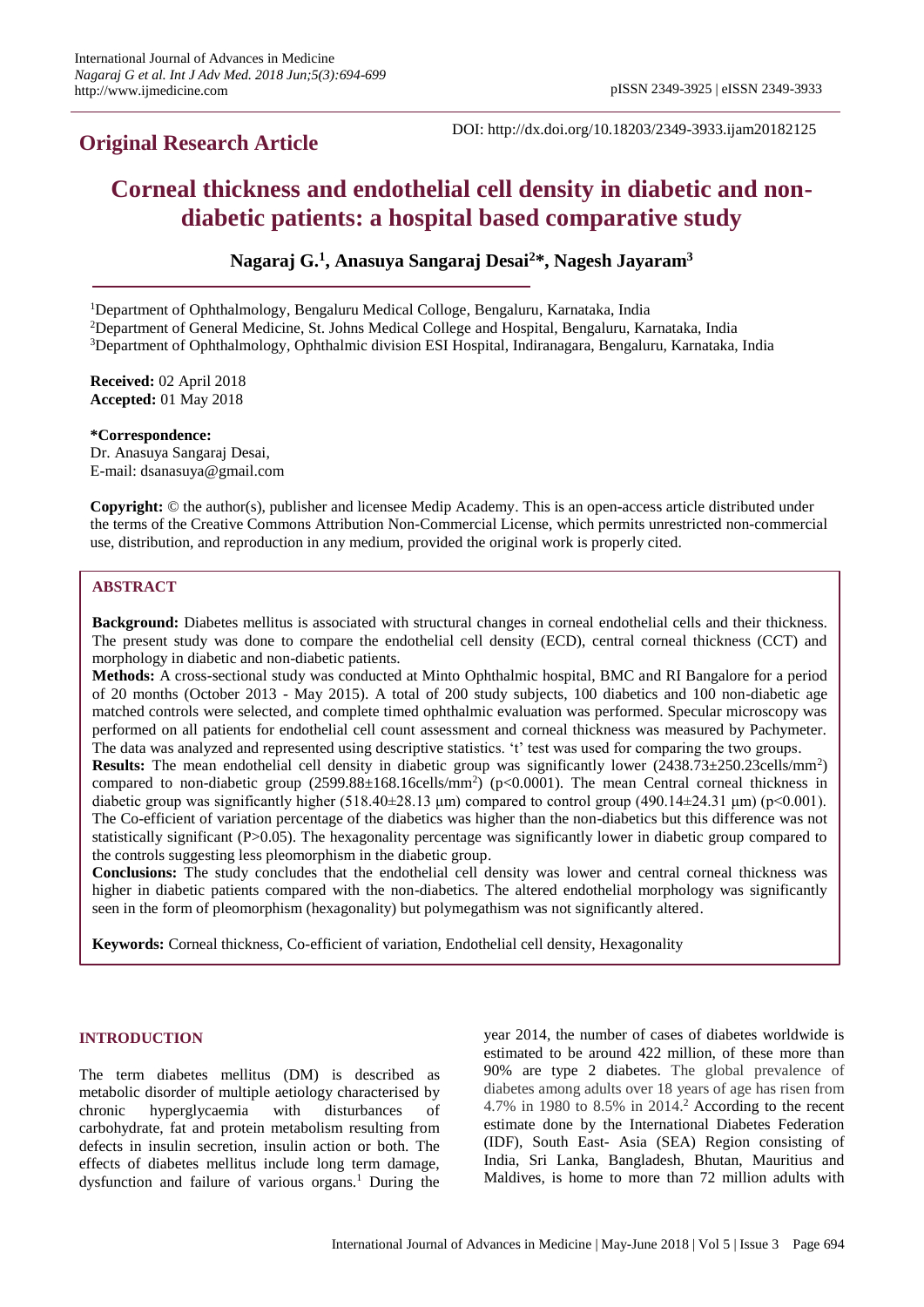diabetes in 2013 and is expected to exceed 123 million in 2035.<sup>3</sup> During the year 2012 in India, the proportional mortality due to diabetes was about 2 percent.<sup>4</sup>

While the most prominent manifestation of impaired macrovascular function in DM is accelerated atherosclerosis, microvascular dysfunction leads to nephropathy and retinopathy. Among the microvascular complications of diabetes, diabetic retinopathy (DR) is the most common and is the leading cause of blindness. Although the most common, DR is not the only ocular complication of diabetes; others include corneal dysfunction, cataract, glaucoma, neuropathy, ischemic optic neuropathy, and diabetic macular edema.5,6

Corneal diseases being one of the complications of DM, are difficult to manage like diabetic retinopathy. Functional abnormalities may induce increased corneal autofluorescence as measured by fluorophotometry as well as increased corneal endothelial permeability, although some researchers have reported that corneal endothelial permeability is not increased.<sup>7</sup>

Diabetes leads to increased aqueous humor glucose levels and inhibit directly the corneal endothelial function. Cornea significantly swelled less in hyperglycaemic state. The recovery rate is slower in diabetics even in euglycemic state. On studying the differences in the base line corneal structure, the diabetic patients showed less corneal swelling and reduced corneal recovery from hypoxia when compared to the normal population.<sup>8</sup>

The endothelial cell morphologic features are related to severity of Diabetes. The Diabetic corneas were thicker and more autofluorescent than the non –diabetic corneas. Diabetes mellitus affects the corneal hydration.<sup>9</sup> The endothelial morphology is influenced by many factors. The variants of endothelial morphology i.e., endothelial cell density (ECD), Co-efficient of variation (CV) and percentage of hexagonal cells are affected by age, race, and refractive errors.<sup>10</sup> Morphological abnormalities may induce a high coefficient of variation of cell area and a decrease in the percentage of hexagonal cells in the corneas of diabetic patients compared with those of nondiabetic patients.<sup>7</sup>

Regarding endothelial cell density in diabetic patients, one study has reported it to be decreased while others have reported that it is similar to values in non-diabetic patients.11-14 Functional and morphological abnormalities in diabetic endothelial cells had not yet been defined. Hence the current study was undertaken with the objectives to compare the endothelial cell density and central corneal thickness (CCT) among diabetic and nondiabetic subjects and to compare the variants of endothelial morphology i.e., Co-efficient of variation and percentage of hexagonal cells among diabetic and nondiabetic subjects.

# **METHODS**

A cross-sectional comparative study was conducted over a period of 20 months in the department of ophthalmology, Minto Ophthalmic Hospital, BMC and RI, Bangalore, India from October 2013 to May 2015. 100 diabetic patients (type 1 or type 2) who were already diagnosed and on treatment and 100 age matched healthy patients posted for cataract surgery between the age group 40 to 80+ years during the study period were selected by convenience sampling. Patients with history of previous ocular surgery, ocular trauma, primary or secondary glaucoma, corneal diseases and dry eye syndrome were excluded from the study. None of the patients used topical medications. 182 eyes of diabetic and 190 eyes of control healthy patients falling under the inclusion criteria were analysed.

The study was approved by the institute research and ethical committee and written informed consent was obtained from each patient after explanation of the nature of the study. All these selected patients were subjected to comprehensive ophthalmic examination including complete medical history, slit lamp examination, binocular indirect ophthalmoscopic fundus examination and intraocular pressure was recorded. Gonioscopy was performed whenever required.

# *Corneal thickness measurement*

The corneal thickness was measured using ultrasonic pachymeter (quantel hand held pachymeter). Patients were instructed to look straight ahead at a fixation target located at 3 m. After having pushed the button to initiate corneal thickness measurements, the probe tip was gently positioned to touch the patient's cornea at its centre. The Pachymeter probe had to be perpendicular to the apex of the cornea. If the measurement was valid, a value appeared on the digital display. The mean value of three consecutive measurements was used for the statistical analysis. All measurements were taken by the same physician. An average of three measurements was taken for each eye.<sup>15</sup>

# *Endothelial cell count assessment*

Non-contact specular microscopy was performed with the Tomey EM – 3000. The subject was positioned on the chin and forehead rest and asked to fixate on the red target. On proper alignment on the centre of the cornea, a bright central specular image of the central corneal epithelium was obtained. If the endothelial image displayed on the monitor was not in focus, the process was repeated. Up to 300 cells per image were counted in fixed areas of 0.135 mm (0.25 30.54mm). A proprietary automated cell counter recognition algorithm based on contrast differences and area based counting technique was used to assess the central endothelial density (ECD i.e., cells per square millimetre), variation in the size of the endothelial cells (CV-coefficient of variation) and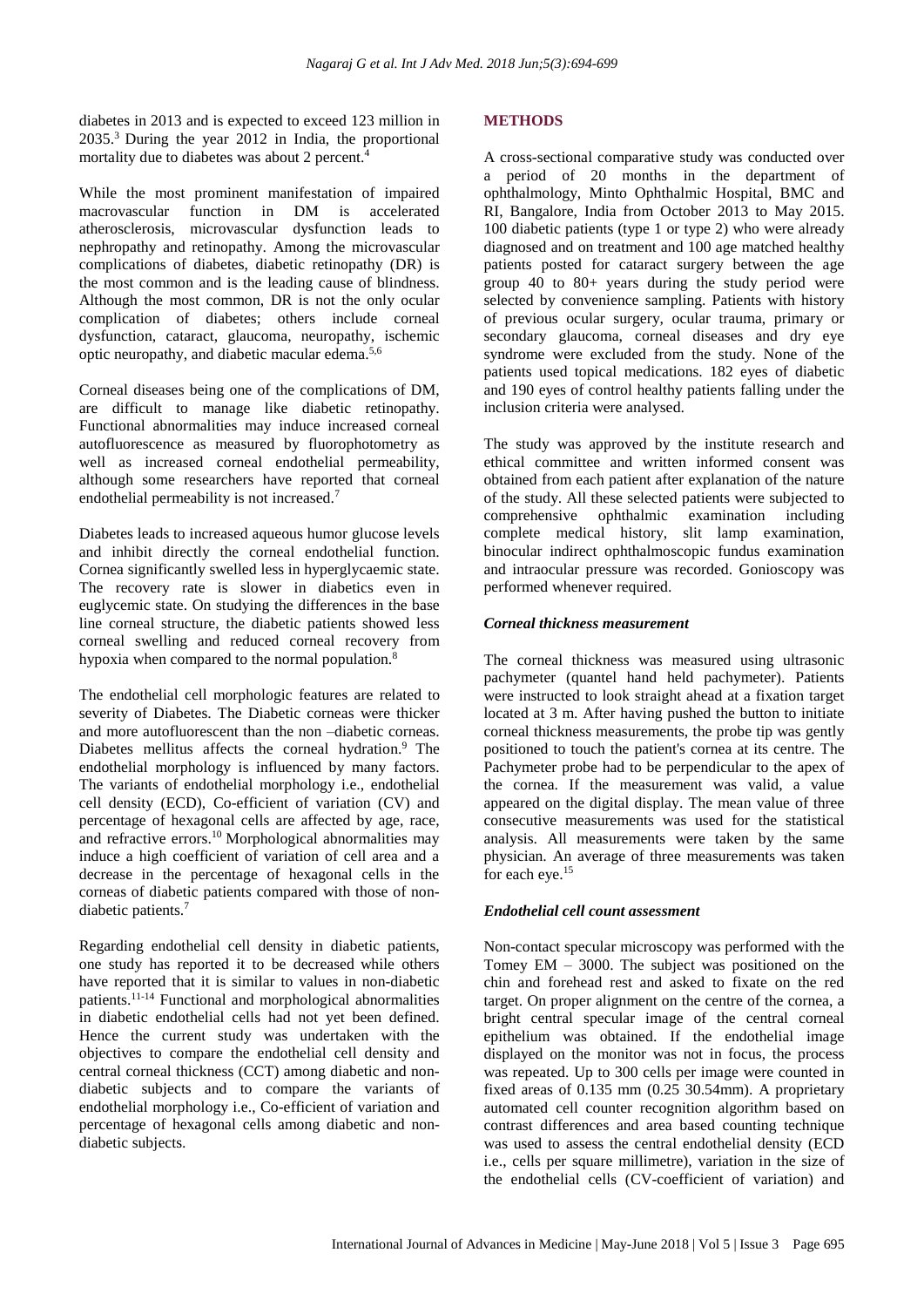percentage of hexagonal cells. The mean cell area and the CV in the cell area (standard deviation divided by the mean cell area) were used as an index of the extent of the variation in cell area (polymegathism). The percentage of hexagonal cells in the area analyzed was used as an index of variation in the cell shape (pleomorphism).16,17 All the results were recorded and tabulated for statistical analysis.

#### *Statistical analysis*

All the observations were recorded and tabulated in Microsoft excel, analysed using SPSS software version 18. The data was analysed and represented using percentage, proportions. mean±Sd for representing quantitative data. Independent samples 't' test was used for comparing the two groups.

#### **RESULTS**

In the present study, out of 200 study subjects, 100 subjects were diabetics and 100 subjects were nondiabetics each. 182 eyes of diabetic and 190 eyes of control healthy non-diabetic subjects falling under the inclusion criteria were included for analysis.

# **Table 1: Demographics of the diabetic and nondiabetic subjects.**

| <b>Demographics</b>             | <b>Diabetics</b><br>$(n=100)$ | Non-<br>diabetics<br>$(n=100)$ | $\mathbf p$<br>value |
|---------------------------------|-------------------------------|--------------------------------|----------------------|
| Age in years<br>$(Mean \pm SD)$ | $63.05 \pm 8.90$              | $61.21 + 7.73$                 | >0.05                |
| Gender (n)                      |                               |                                |                      |
| Male                            | 45                            | 55                             | >0.05                |
| Female                          | 53                            | 47                             |                      |

\*P<0.05 considered statistically significant

Among the diabetic patients 55.0% were females and 45.0% were males. The mean age was 63.05±8.90 years. The mean age of males was 65.15±9.20 years and of females 61.32±8.34years. Among the non-diabetic patients 53.0% were males and 47.0% were females. The mean age was  $61.21 \pm 7.73$  years. The mean age of males and females were 60.79±7.35 years and 61.5±8.17years respectively. There was no statistically significant difference between the mean age and sex distribution between the two groups (P>0.05) (Table 1).

### **Table 2: Age distributions in diabetic and nondiabetic subjects.**

|           |            | Age (years) Diabetic $(n=100)$ Non-diabetic $(n=100)$ |
|-----------|------------|-------------------------------------------------------|
| < 50      | 12(12.0)   | 10(10.0)                                              |
| $51-60$   | 23(23.0)   | 38 (38.0)                                             |
| $61 - 70$ | 44(44.0)   | 47(47.0)                                              |
| >70       | 21(21.0)   | 05(05.0)                                              |
| Total     | 100(100.0) | 100(100.0)                                            |

Figures in parenthesis indicates percentage

Majority i.e., 44.0% and 47.0% of the study subjects were in the age group of 61-70 years, followed by 23.0% and 38.0% in the age group of 51-60 years in diabetic and non-diabetic group respectively (Table 2).

Table 3 compares the outcome measures endothelial cell density (ECD) and central corneal thickness (CCT), age wise, between diabetics and non-diabetics. The mean corneal endothelial cell density was lower  $(2438.73 \pm 250.23$  cells/mm<sup>2</sup>) in diabetics than in nondiabetics (2599.88±168.16cells/mm<sup>2</sup> ) (*P*<0.05). The similar decrease in the cell density is seen in all the age groups and this difference was statistically significant. (P<0.05) The central corneal thickness was significantly higher (518.40±28.13 μm) in the diabetic group compared to the control group (490.14±24.31 μm)  $(P<0.05)$ .

**Table 3: Comparison of endothelial cell density and central corneal thickness of diabetics with age matched controls.**

| <b>Variable</b>          | Age<br>group | Diabetics $(n=182)$  | Non-diabetics (n=190) | t value $(95\% \text{ CI})$         | P value     |
|--------------------------|--------------|----------------------|-----------------------|-------------------------------------|-------------|
|                          | All ages     | $2438.73 \pm 250.23$ | $2599.88 \pm 168.67$  | $-7.308(-117.75)$ to $-204.44$ )    | $< 0.0001*$ |
| Endothelial              | $\leq 50$    | $2617.75 \pm 165.70$ | 2809.10±91.27         | $-13.875 (-164.27$ to $-218.52)$    | $< 0.0001*$ |
| cell density             | $51-60$      | $2460.10 \pm 142.43$ | $2589.90 \pm 138.63$  | $-8.907 (-101.14$ to $-158.45)$     | $< 0.0001*$ |
| (cells/mm <sup>2</sup> ) | 61-70        | 2412.90±269.21       | $2581.87 \pm 173.62$  | $-7.221$ ( $-122.90$ to $-214.89$ ) | $< 0.0001*$ |
|                          | >70          | $2392.23 + 274.90$   | $2439.60 \pm 101.85$  | $-2.222$ ( $-5.469$ to $-89.330$ )  | $0.026*$    |
|                          | All ages     | $518.40 \pm 28.13$   | $490.14 \pm 24.31$    | 10.378 (33.613 to 22.906)           | $< 0.0001*$ |
| Central                  | < 50         | $526.58 \pm 31.71$   | $491.80 \pm 21.70$    | 12.390 (40.299 to 29.260)           | $< 0.0001*$ |
| corneal                  | 51-60        | $520.70 \pm 19.34$   | $487.78 \pm 21.59$    | 15.467 (37.105 to 28.734)           | $< 0.0001*$ |
| thickness                | $61-70$      | $514.36 \pm 32.33$   | $491.55 \pm 27.87$    | 7.298 (28.956 to 16.664)            | $< 0.0001*$ |
|                          | >70          | $524.61 + 23.09$     | $486.40 \pm 18.88$    | 17.505 (42.502 to 33.917)           | $< 0.0001*$ |

\*P<0.05 considered statistically significant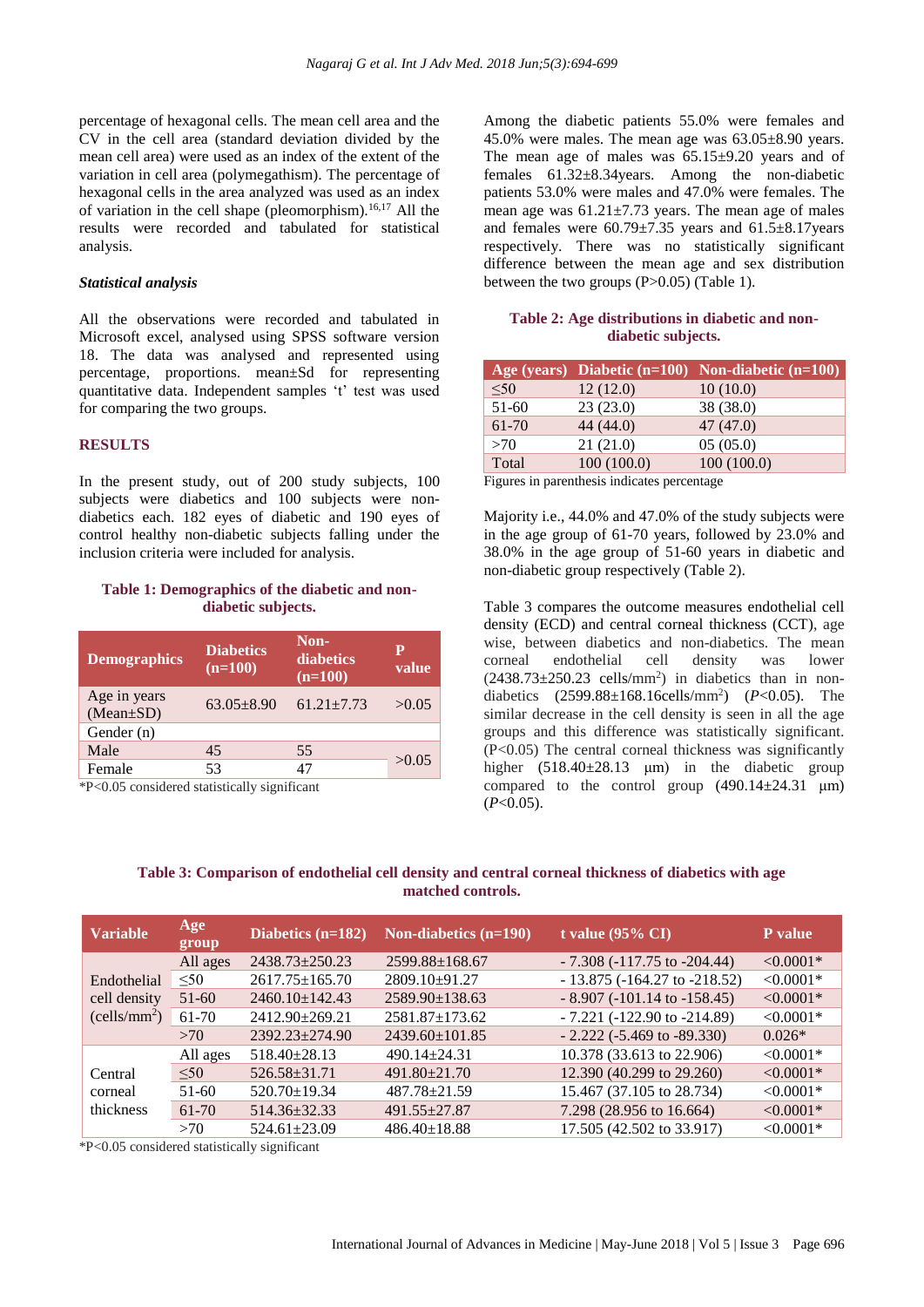Table 4 compares the endothelial cell morphology in the form of co-efficient of variation and hexagonality, age wise, between diabetics and non-diabetics. There was no significant difference in the co-efficient of variation for overall all ages (*P*>0.05) though the diabetic eyes have marginally higher polymegathism  $(38.62 \pm 4.24\%)$  than the non-diabetic eyes  $(38.05\pm4.12\%)$  except in the age group of > 70years where it is slightly lower in diabetic eyes. The hexagonality percentage were significantly lower (40.43±5.13%) in the diabetic group compared to the non-diabetic group (43.58±4.19%), similar differences observed in all the age group  $(P<0.05)$ .

**Table 4: Comparison of the endothelial cell morphology of diabetics with age matched controls.**

| <b>Variable</b>           | Age group | Diabetics $(n=182)$ | Non-diabetics $(n=190)$ | T value $(95\% \text{ CI})$       | P value     |
|---------------------------|-----------|---------------------|-------------------------|-----------------------------------|-------------|
| $Co-$                     | All ages  | $38.62 \pm 4.24$    | $38.05 \pm 4.12$        | 1.315 (1.422 to -0.282)           | 0.189       |
|                           | $\leq 50$ | $37.16 \pm 5.06$    | $35.80\pm4.96$          | 2.617 (2.381 to 0.338)            | $0.009*$    |
| efficient of<br>variation | $51-60$   | $38.60 \pm 3.76$    | $37.89 \pm 4.28$        | 1.696 (1.532 to $-0.112$ )        | 0.09        |
| (% )                      | 61-70     | $39.47 \pm 3.83$    | $38.62 \pm 3.81$        | 2.145 (1.629 to 0.070)            | $0.03*$     |
|                           | >70       | $36.66\pm3.49$      | $38.0 \pm 2.34$         | $-4.366$ ( $-0.736$ to $-1.943$ ) | $< 0.0001*$ |
| Hexago<br>Nality $(\%)$   | All ages  | $40.43 \pm 5.13$    | 43.58±4.19              | $-6.498$ ( $-2.196$ to $-4.103$ ) | $< 0.0001*$ |
|                           | < 50      | $43.16 \pm 7.34$    | $45.30 \pm 4.08$        | $-3.494$ ( $-0.935$ to $-3.344$ ) | $< 0.0001*$ |
|                           | $5 - 60$  | $40.50 \pm 5.13$    | $43.51 \pm 3.87$        | $-6.405$ ( $-2.086$ to $-3.934$ ) | $< 0.0001*$ |
|                           | 61-70     | $40.25 \pm 5.13$    | $43.57 \pm 4.26$        | $-6.802$ ( $-2.360$ to $-4.279$ ) | $< 0.0001*$ |
|                           | >70       | $39.47 \pm 3.70$    | $40.20 \pm 3.83$        | $-1.868$ (0.038 to $-1.498$ )     | 0.062       |

# **DISCUSSION**

The endothelium of cornea is under metabolic stress in diabetic state.<sup>18</sup> Diabetic cornea may give the impression that is healthy, but actually it may suffer from many morphological features affecting its function later on.<sup>19</sup>

In the current study the mean age of the study subjects was  $63.05\pm8.90$  years and  $61.21\pm7.73$  years among diabetics and non-diabetics respectively which is comparable to study findings of Sahu PK et al showing a mean age of 63.38±7.31 years in diabetics and 64.00 $\pm$ 8.32 years in non-diabetics.<sup>20</sup>

Morphological features of the corneal endothelium in diabetic patients recognized by a number of studies include a decrease in endothelial cell density (ECD) and pleomorphism (decrease in the percentage of hexagonal cells [the normal percentage  $>50\%$ ]) as well as polymegathism, which means increased coefficient of variation (CV) of cell area (CV values measured between 0.22 and 0.31 are considered normal and above 0.4 are abnormal) and increased central corneal thickness (CCT) which is similar to the current study findings which showed decrease in the endothelial density and increase in the central corneal thickness in the diabetic group compared to the non – diabetic group, the CV percentage of the diabetics was marginally higher than the nondiabetics in all age groups except for >70 years age and decreased percentage of hexagonality in the diabetic group compared to the controls suggesting more pleomorphism in the non-diabetic group.21,22

Kukadia G et al in his comparative study also noted that decreased endothelial cell density and increased corneal thickness in diabetes compared to the non-diabetic control group.<sup>23</sup> Paulsen AS et al also noted lower endothelial density and increase in corneal thickness in diabetic group.<sup>24</sup> Roszkowska AM et al studied on corneal endothelium evaluation in type I and type II diabetes found that all evaluated parameters were significantly different in both type I and type II diabetic groups, with reduction in the mean cell density of 5% in type II and 11% in type I diabetes in comparison to normal age matched normal controls. The central corneal thickness was significantly higher in diabetics.<sup>25</sup> Urban B et al in his study on corneal endothelium in children and adolescents with type I diabetes mellitus concluded that the lower corneal endothelial cell density and thicker cornea in children and adolescents with type I diabetes. Duration of diabetes is the factor that affects the ECD and CCT and this count predisposes to the corneal dysfunction.<sup>26</sup>

Lee JS et al studied the correlation of the endothelial morphology and the corneal thickness to the duration of the diabetic found that the endothelial morphological change in the diabetics and central corneal thickness increased in the diabetic compared to the non – diabetic population and correlated to the duration of diabetic.<sup>27</sup> Choo MM et al in the study of the corneal changes in type II diabetes mellitus in Malaysia found the type II diabetes causes a significant alteration in the state of the cornea including the reduction in the endothelial density and increased polymorphism and polymegathism but corneal thickness not affected.<sup>21</sup> Sudhir RR et al found that the cell density decreased with no difference in the Hexagonality, CV of the cell surface, and no difference in the corneal thickness.<sup>22</sup> Sahu PK et al also observed that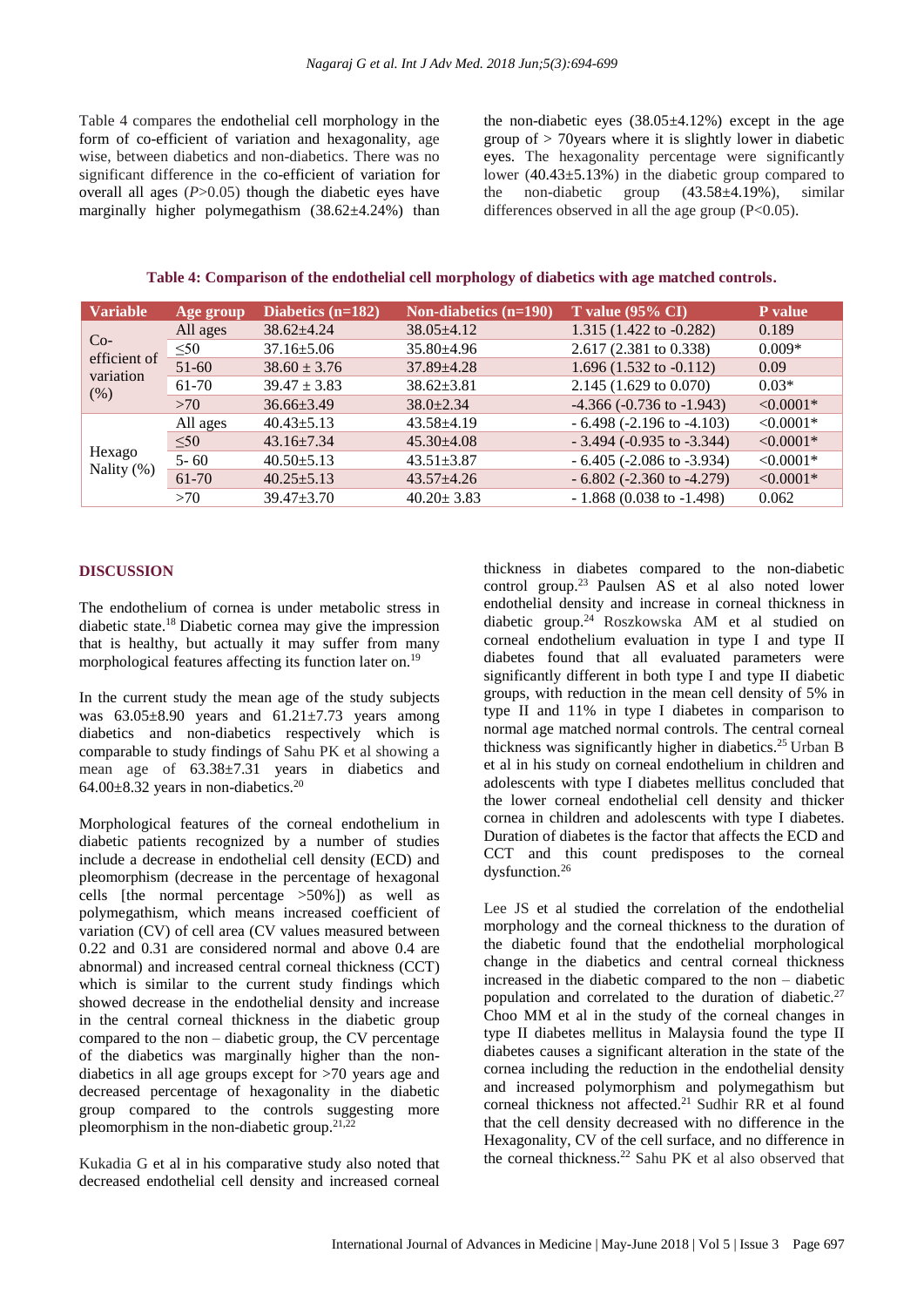percentage hexagonality was higher in nondiabetes controls but was statistically not significant.

Galgauskas S et al in his study about age-related changes in corneal thickness and endothelial characteristics concluded that ECD and CCT decreased with age whereas CV and hexagonality were not dependent on age which can be related to present study to note the change observed in ECD, CCD, CV, hexagonality.<sup>28</sup>

Limitation of the study was that this study is a hospital based cross-sectional study, hence there a need for conducting a follow up study to know the corneal changes with increasing duration of diabetes and to have a representative sample, the study needs to be conducted in a larger sample and in a community-based setting to generalize the obtained results.

# **CONCLUSION**

The endothelial cell density was significantly decreased, and central corneal thickness was significantly increased in diabetics compared to the non-diabetic group. The altered endothelial morphology was seen in the form of significant lower percentage of hexagonality (pleomorphism) but co-efficient of variation (polymegathism) was not significantly altered among diabetics and non-diabetics.

#### *Recommendations*

Diabetes is a chronic metabolic disease and it is common to have some association between the systemic and ocular factors influencing the corneal endothelium. Precautionary measures have to be taken in diabetics before any intra-ocular-procedures, prolonged period of contact lens wear, in glaucoma and use of drugs that affect the endothelium.

*Funding: No funding sources Conflict of interest: None declared Ethical approval: The study was approved by the Institutional Ethics Committee*

#### **REFERENCES**

- 1. Report of a WHO Consultation Part 1 Diagnosis and classification of Diabetes mellitus WHO/NCD/NCS/99.2. Available at http://apps.who.int/iris/handle/10665/66040?locale= es&null
- 2. WHO 2011. Global Status Report on Non-Communicable Diseases, 2010. Available at http://www.who.int/nmh/publications/ncd\_report20 10/en/
- 3. Ramachandran A, Snehalatha C, Ma RC. Diabetes in South-East Asia: an update. Diabetes research and clinical practice. 2014 Feb 28;103(2):231-7.
- 4. WHO Diabetic Country Profile, India 2016. www.who.int/diabetes/country-profiles/Ind\_en.pdf
- 5. Usuelli V, La Rocca E. Novel therapeutic approaches for diabetic nephropathy and retinopathy. Pharmacologic Res. 2015;98:39-44.
- 6. Vieira-Potter VJ, Karamichos D, Lee DJ. Ocular complications of diabetes and therapeutic approaches. BioMed Res Int. 2016 Mar 28;2016.
- 7. Inoue K, Kato S, Inoue Y, Amano S, Oshika T. The corneal endothelium and thickness in type II diabetes mellitus. Japanese J Ophthalmol. 2002 Feb 28;46(1):65-9.
- 8. McNamara NA, Brand RJ, Polse KA, Bourne WM. Corneal function during normal and high serum glucose levels in diabetes. Invest Ophthalmol Visual Sci. 1998 Jan 1;39(1):3-17.
- 9. Weston BC, Bourne WM, Polse KA, Hodge DO. Corneal hydration control in diabetes mellitus. Invest Ophthalmol Visual Sci. 1995 Mar 1;36(3):586-95.
- 10. Sheng H, Bullimore MA. Factors affecting corneal endothelial morphology. Cornea. 2007 Jun 1;26(5):520-5.
- 11. Roszkowska AM, Tringali CG, Colosi P, Squeri CA, Ferreri G. Corneal endothelium evaluation in type I and type II diabetes mellitus. Ophthalmologica. 1999;213:258-61.
- 12. Schultz RO, Matsuda M, Yee RW, Edelhauser HF, Schultz KJ. Corneal endothelial changes in type I and type II diabetes mellitus. Am J Ophthalmol. 1984;98:401-10.
- 13. Keoleian GM, Pach JM, Hodge DO, Trocme SD, Bourne WM. Structural and functional studies of the corneal endothelium in diabetes mellitus. Am J Ophthalmol. 1992 Jan 1; 113(1):64-70.
- 14. Larsson LI, Bourne WM, Pach JM, Brubaker RF. Structure and function of the corneal endothelium in diabetes mellitus type I and type II. Arch Ophthalmol. 1996 Jan 1;114(1):9-14.
- 15. Mohan S, Aggarwal A, Dada T, Anahi M, Panda A. Pachymetry: a review. DOS Times. 2007;12(10):19- 28.
- 16. Beth Ann Benetz, ``Specular Microscopy`` in Cornea Fundamentals, Diagnosis and Management By Krachmer et.al., 3rd edition Elsevier 2010, Vol I (Part II Section3) Chapter 14, page 177-205.
- 17. McCarey BE, Edelhauser HF, Lynn MJ. Review of corneal endothelial specular microscopy for FDA clinical trials of refractive procedures, surgical devices and new intraocular drugs and solutions. Cornea. 2008 Jan;27(1):1.
- 18. Hatou S, Yamada M, Akune Y, Mochizuki H, Shiraishi A, Joko T et al. Role of insulin in regulation of Na+-/K+-dependent ATPase activity and pump function in corneal endothelial cells. Invest Ophthalmol Visual Sci. 2010;51(8):3935-42.
- 19. El-Agamy A, Alsubaie S. Corneal endothelium and central corneal thickness changes in type 2 diabetes mellitus. Clinical Ophthalmology (Auckland, NZ). 2017;11:481.
- 20. Sahu PK, Das GK, Agrawal S, Kumar S. Comparative evaluation of corneal endothelium in